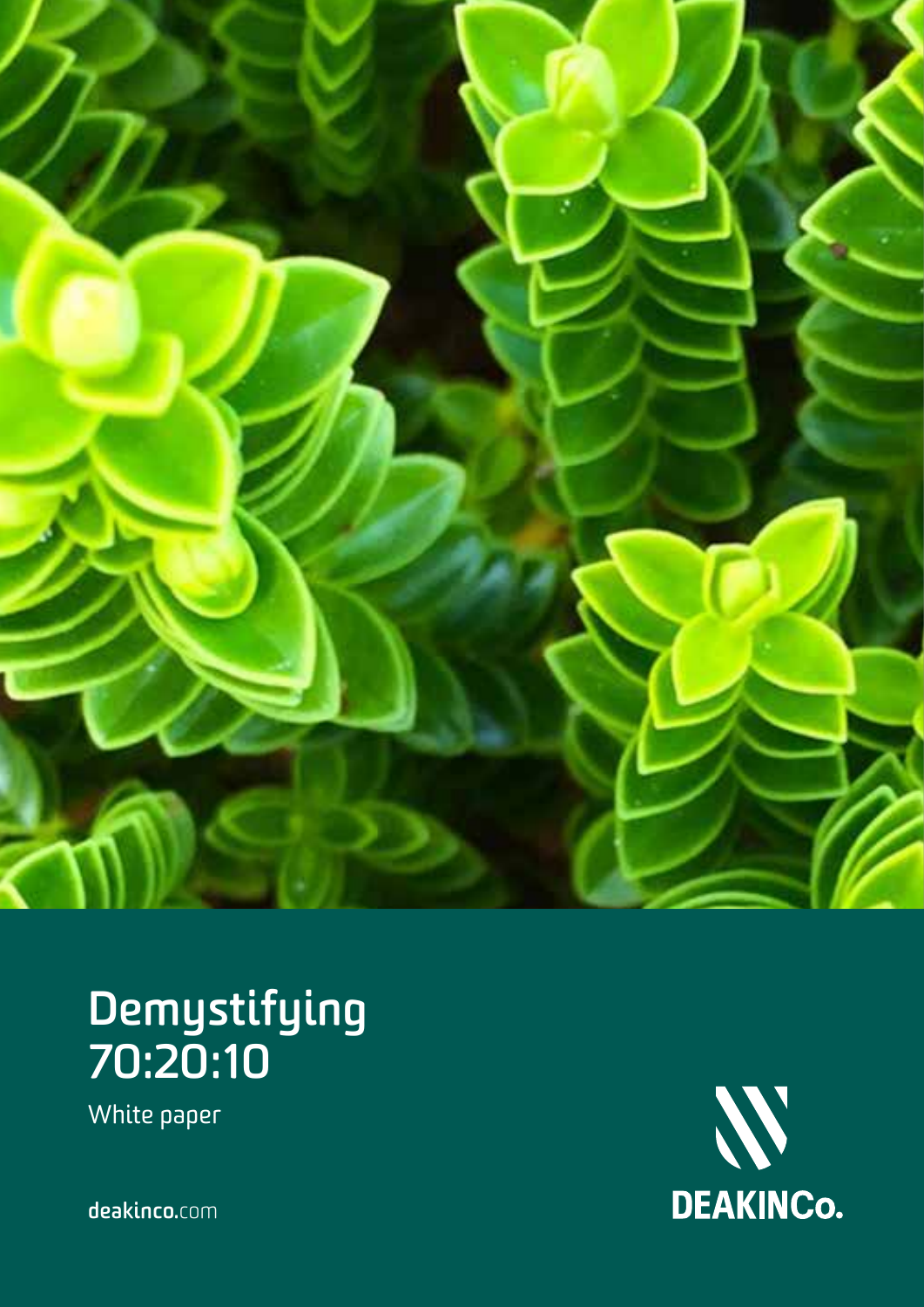**DeakinCo.—Demystifying 70:20:10 White Paper**

**Authors:** Kelly Kajewski and Valerie Madsen, DeakinCo.

Published by DeakinCo. Tower 2, Level 12, 727 Collins St Melbourne Victoria 3008

First edition January 2012 Reprinted with amendments March 2012 , June 2013

© Deakin University 2014

This work is copyright. Apart from any use as permitted under the Copyright Act 1968, no part may be reproduced by any process without prior written permission from Deakin University.

This subject material is issued by Deakin University on the understanding that:

- 1. Deakin University, its officials, author(s), or any other persons involved in the preparation of this publication expressly disclaim all or any contractual, tortious, or other form of liability to any person (purchaser of this publication or not) in respect of the publication and any consequences arising from its use, including any omission made by any person in reliance upon the whole or any part of the contents of this publication.
- 2. Deakin University expressly disclaims all and any liability to any person in respect of anything and of the consequences of anything done or omitted to be done by any such person in reliance, whether whole or partial, upon the whole or any part of the contents of this subject material.

dc\_70-20-10wp\_v02\_FA—100820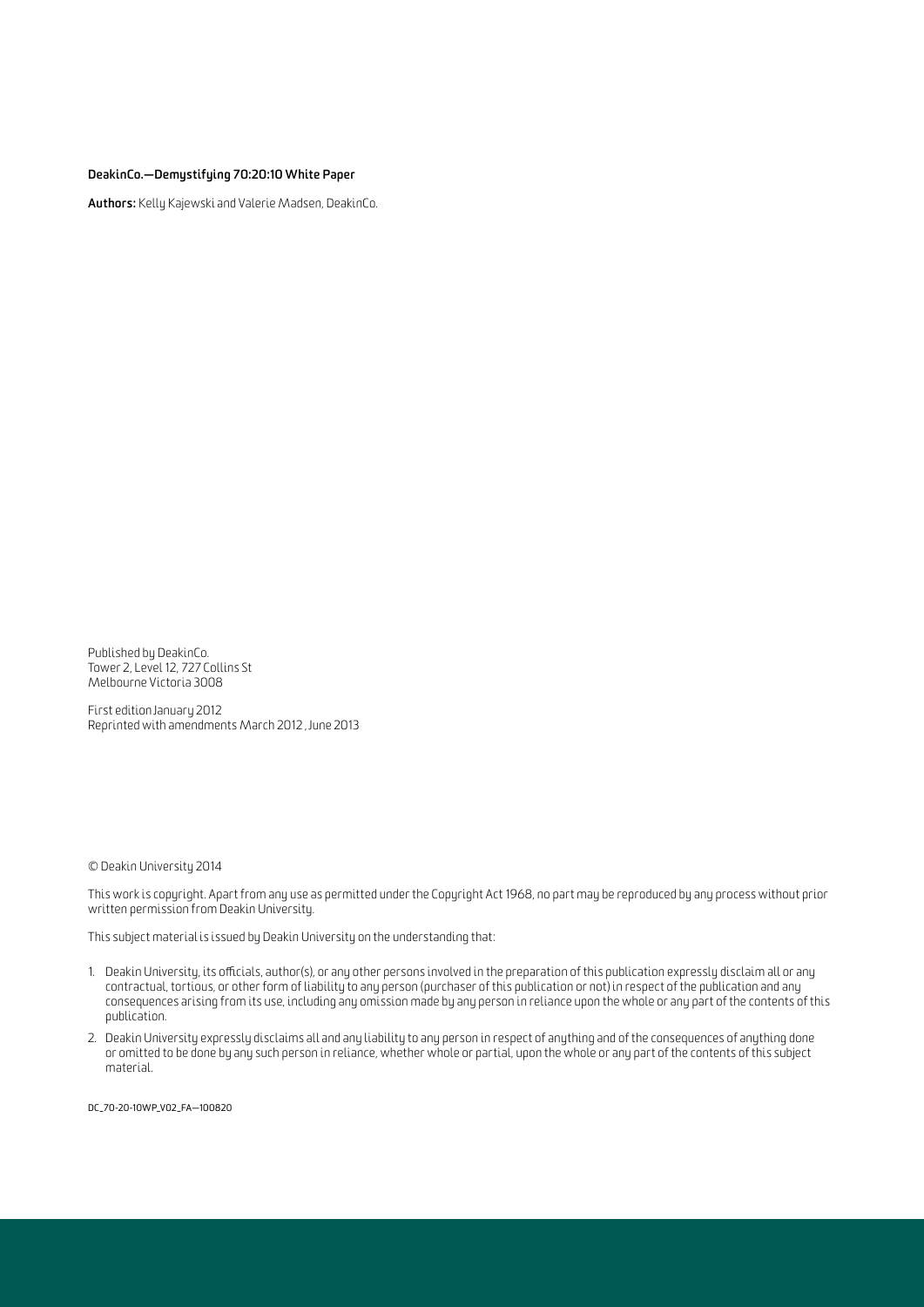### **Contents**

| $\begin{minipage}{.4\linewidth} \textbf{For} \textbf{word} \textbf{.} \textbf{} \textbf{} \textbf{} \textbf{} \textbf{} \textbf{} \textbf{} \textbf{} \textbf{} \textbf{} \textbf{} \textbf{} \textbf{} \textbf{} \textbf{} \textbf{} \textbf{} \textbf{} \textbf{} \textbf{} \textbf{} \textbf{} \textbf{} \textbf{} \textbf{} \textbf{} \textbf{} \textbf{} \textbf{} \textbf{} \textbf{} \textbf{$ |  |
|-------------------------------------------------------------------------------------------------------------------------------------------------------------------------------------------------------------------------------------------------------------------------------------------------------------------------------------------------------------------------------------------------------|--|
|                                                                                                                                                                                                                                                                                                                                                                                                       |  |
|                                                                                                                                                                                                                                                                                                                                                                                                       |  |
|                                                                                                                                                                                                                                                                                                                                                                                                       |  |
|                                                                                                                                                                                                                                                                                                                                                                                                       |  |
|                                                                                                                                                                                                                                                                                                                                                                                                       |  |
|                                                                                                                                                                                                                                                                                                                                                                                                       |  |
|                                                                                                                                                                                                                                                                                                                                                                                                       |  |
|                                                                                                                                                                                                                                                                                                                                                                                                       |  |
|                                                                                                                                                                                                                                                                                                                                                                                                       |  |
|                                                                                                                                                                                                                                                                                                                                                                                                       |  |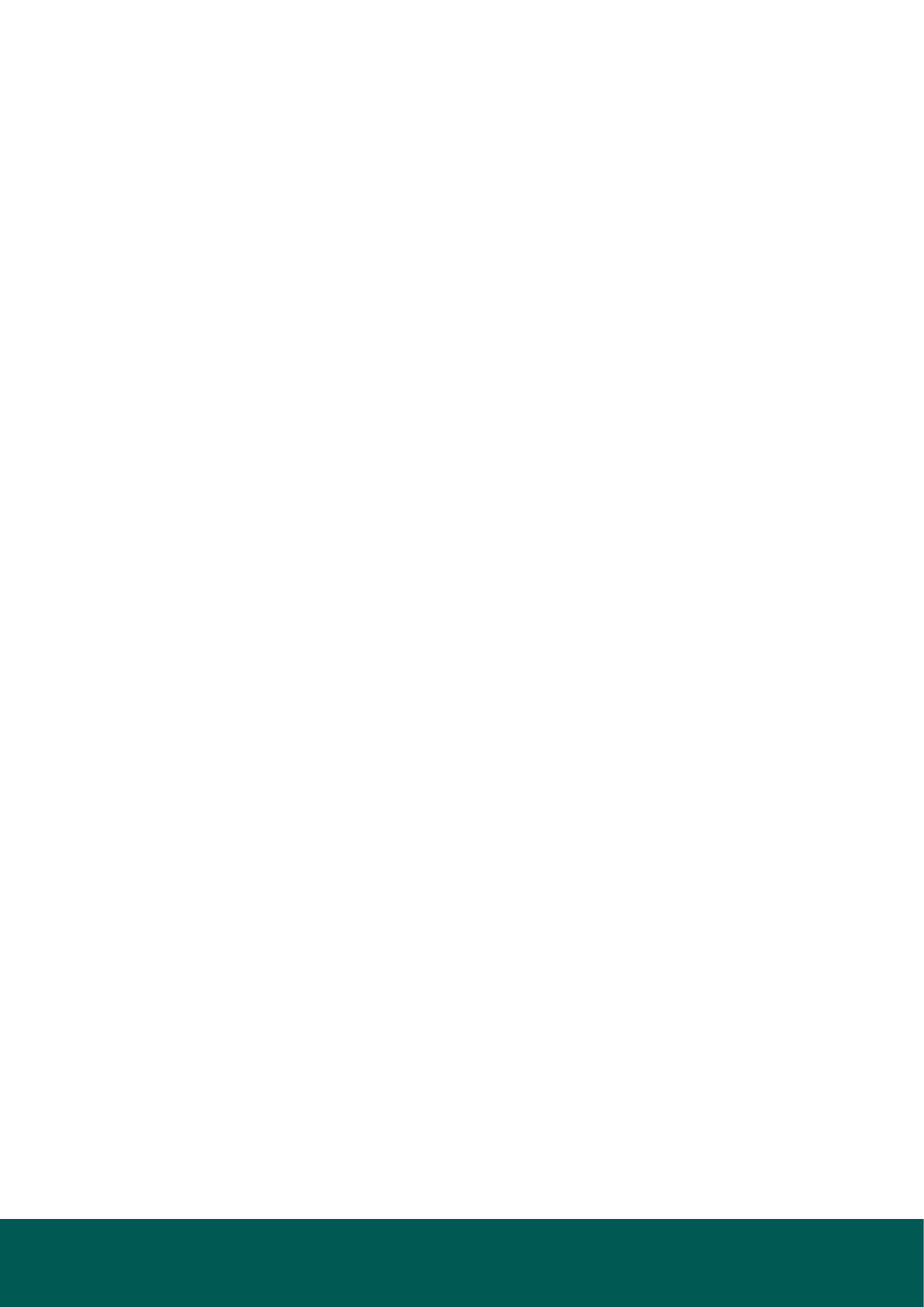#### **Foreword**

This paper began as a conversation between colleagues about various learning and development (L&D) models used in building capabilities in the workplace. After some discussion of the 70:20:10 model it was agreed that we had seen little, if anything. in the literature about where it came from. We agreed that it would be interesting to do some research on the model and identify its origins. This informal conversation set us on a journey that has extended well beyond the original timeframe and the questions we began with.

The aim of this paper is to demystify the 70:20:10 model by addressing the uncertainty of its origin and by providing some practical examples of how it is being used in a range of organisations. It is envisaged that other organisational learning professionals will be interested in exploring the different views collected and presented in this paper including the interpretations, applications, challenges and benefits of using 70:20:10. Through both the learnings gathered from interviews and our own experience with 70:20:10, we provide some recommendations for effective practice and how 70:20:10 can be refined to suit the needs of individual organisations.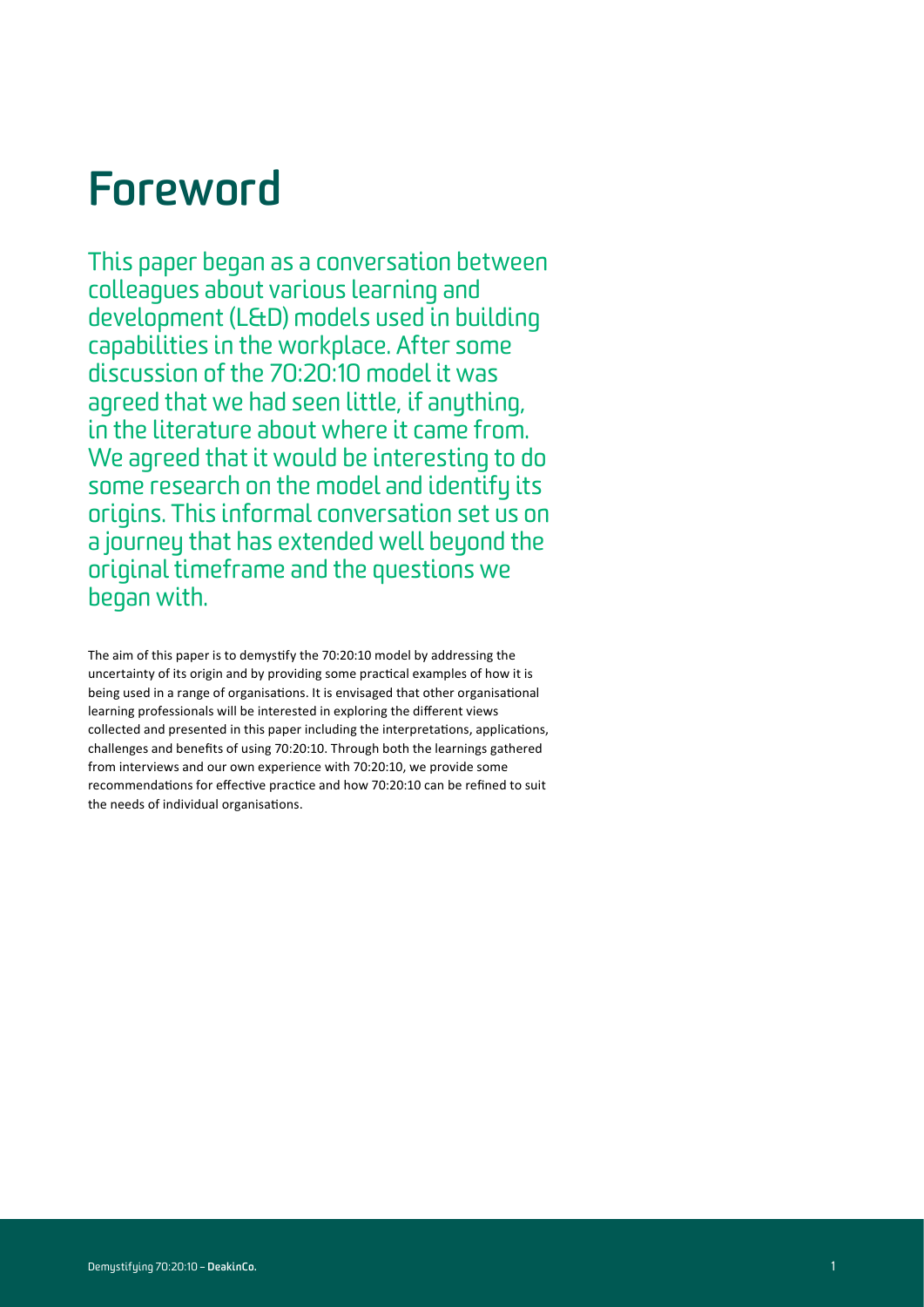# **The 70:20:10 project**

It is evident that the 70:20:10 model has gained significant momentum in L&D circles both in Australia and internationally. There is evidence that 70:20:10 is being adopted and implemented across a range of organisations, from small enterprises to multinational corporations. There has been much discussion about 70:20:10 including how it can be applied, interpreted, embedded and even communicated within a business.

We began with a literature review and the identification of recognised thought leaders and organisations using 70:20:10. The next step was to contact organisations using 70:20:10 to see if they were interested in contributing to our research.

This report captures the results of our literature review and the contributions from interviews conducted with 24 organisations in Australia and internationally. We spoke with HR and L&D professionals in these organisations to discuss:

- their understanding of the origins of 70:20:10;
- how it is interpreted and used in their organisations;
- the challenges they faced when using 70:20:10;
- their perceptions of effective practice; and
- the results they saw from using 70:20:10.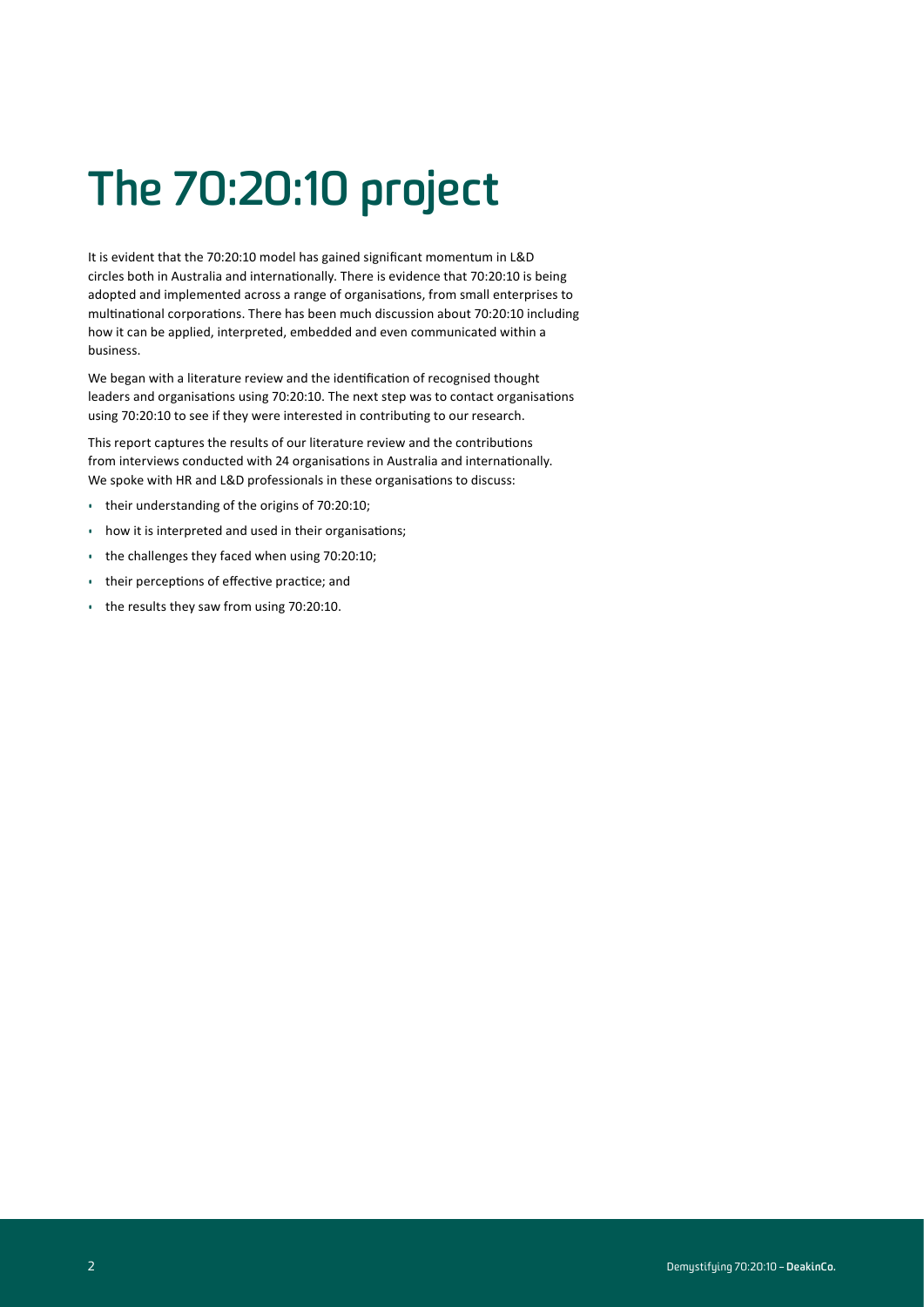# **A brief history of 70:20:10**

There appear to be two main schools of thought in relation to the origins of 70:20:10. The first is linked to research findings from the Center for Creative Leadership , and the second to statistics from the US Bureau of Labor Statistics. Our study identified a third suggestion: that it originated with the work of Professor Allen Tough at the University of Ontario.

It is widely suggested that 70:20:10 is based on the work of Morgan McCall, Robert Eichinger and Michael Lombardo while at the Center for Creative Leadership in the 1980s when they suggested leaders develop best through means other than formal training. Since then Eichinger and Lombardo have gone on to suggest that lessons learned by managers roughly divide into 70:20:10, and, in a recent publication McCall (2010) suggests that 70:20:10 originated from data reported in McCall, Lombardo and Morrison in 1988 and Lindsey, Homes and McCall in 1987.

Another often quoted source is the US Bureau of Labor Statistics. Their 1998 report referencing research from 1993 and 1994 is often credited with suggesting that people learn about 70% of their jobs informally.

Informal learning thought leader, Jay Cross (2007), also refers to this research as well as research from the Institute on Learning, the Education Development Centre of Massachusetts and Canada's National Research Network on New Approaches to Lifelong Learning to support his assertation that 80% of learning is informal and 20% formal.

More recently there has been suggestion that 70:20:10 was conceptualised by Professor Allen Tough in his 1968 publication, *Why Adults Learn: A Study of the Major Reasons for Beginning and Continuing a Learning Project*. However, a review of this book suggests that, while he appears to support the principles behind 70:20:10, he did not in fact refer to it. The 70:20:10 related reference is more likely to be from Tough's 1979 publication, *The Adult's Learning Projects*, in which he argued that the majority of adult learning (about 70%) takes place outside institutional frameworks, while 20% is supported by those who are not professional helpers, such as supervisors, colleagues, parents and friends. Professional helpers, such as teachers, trainers and counsellors, account for only 10%.

The literature review also uncovered several practitioner-authored articles related to the 70:20:10 model.

From our review it is clear that there is a lack of empirical data supporting 70:20:10 and, while the above mentioned sources are frequently credited, there is also a lack of certainty about the origin.

Despite the lack of empirical evidence and agreement on its origin, what cannot be denied is that the 70:20:10 model has gained significant momentum, and organisations are increasingly subscribing to the principles that learning takes place through a combination of formal and informal situations and through others.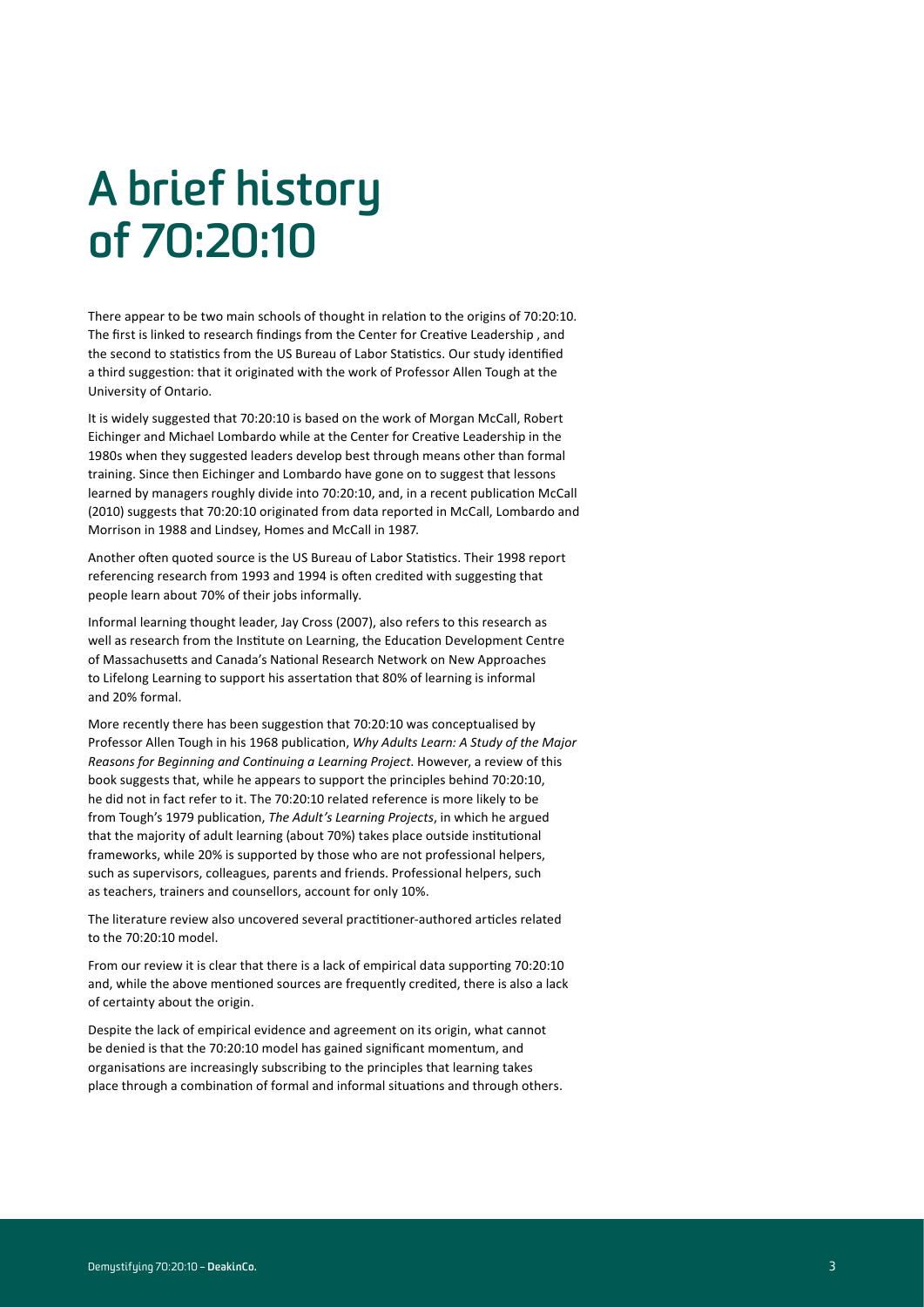# **Interpretations of 70:20:10**

#### **What is the 70:20:10 model?**

There are many interpretations of 70:20:10, and the organisations we interviewed used a variety of labels including *model, principle, ratio, approach, method and rule*. Nomenclature aside, the interpretations in this study largely aligned with the following:

70%—informal, on the job, experience based, stretch projects and practice

20%—coaching, mentoring, developing through others

10%—formal learning interventions and structured courses.

A notable exception is one organisation that uses the 70:20:10 label, though in application it is closer to 40% on the job, 30% coaching and mentoring, and 30% formal training. Another company reported that it has adjusted the breakdown to 50:30:20 to better suit its business needs.

To demonstrate the range of interpretations, the following table is a sample of 70:20:10 interpretations used by some participants in this study.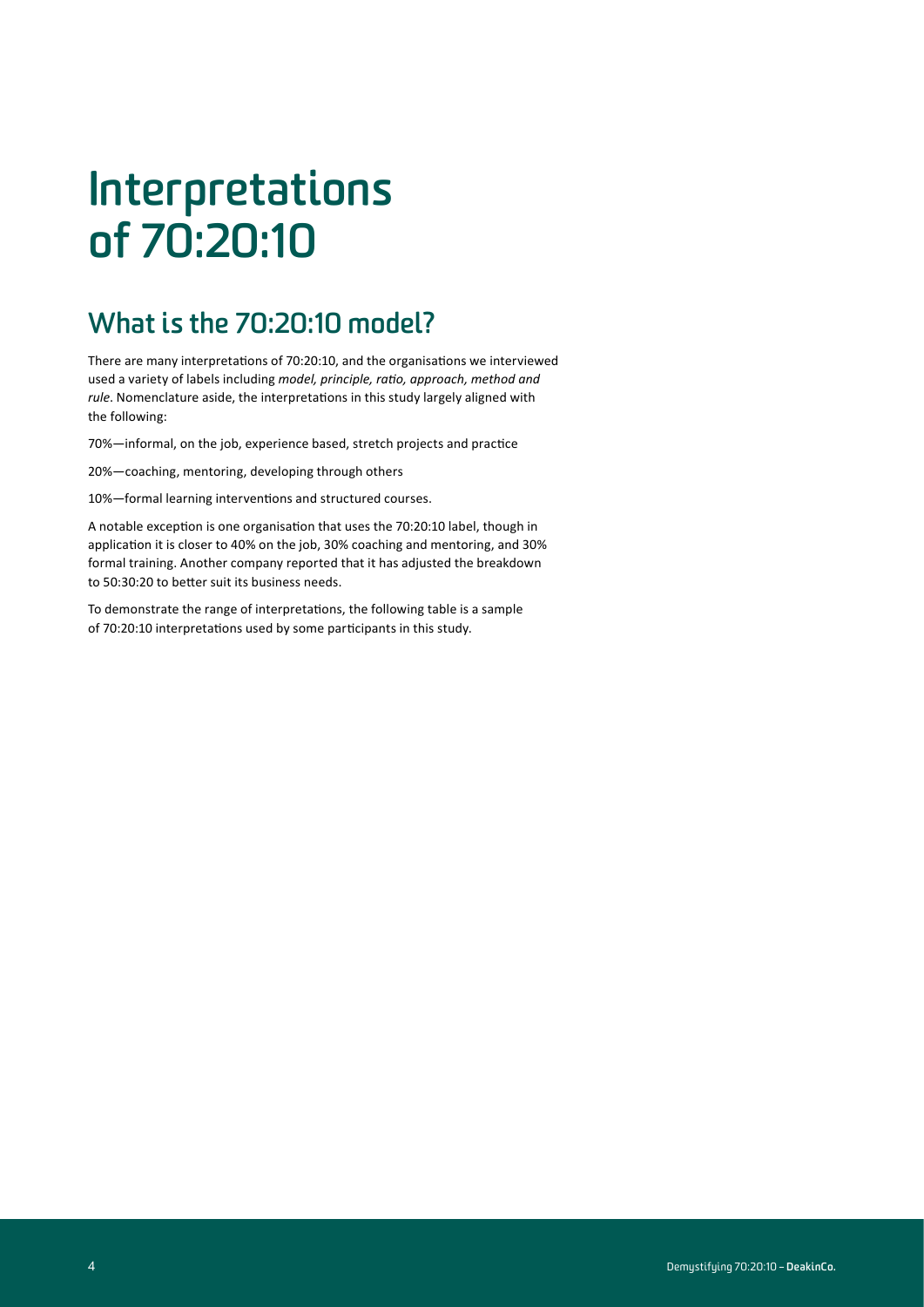| A not-for-profit organisation<br>70% of learning is on the job.<br>20% of learning is coaching and mentoring.<br>10% of learning is formal courses.                                                                                                                                                                                                                                                                                                                                                            | A multinational company<br>70% of learning comes from constant on-thejob<br>encouragement and stimulation such as delegation<br>and job rotation.<br>20% of learning comes from daily contact with colleagues<br>and management.<br>10% of learning comes from formal methods such as<br>e-learning, the classroom, external courses.                                                           |  |
|----------------------------------------------------------------------------------------------------------------------------------------------------------------------------------------------------------------------------------------------------------------------------------------------------------------------------------------------------------------------------------------------------------------------------------------------------------------------------------------------------------------|-------------------------------------------------------------------------------------------------------------------------------------------------------------------------------------------------------------------------------------------------------------------------------------------------------------------------------------------------------------------------------------------------|--|
| A distribution organisation<br>70% of learning is from work experiences such as stretch<br>assignments, projects and overseas exposure.<br>20% of learning is from others such as mentoring and<br>learning from seniors and peers.<br>10% of learning is from formal and informal channels.                                                                                                                                                                                                                   | An Australian government body<br>70% of learning is experiential.<br>20% of learning is relationship based.<br>10% of learning is formal.                                                                                                                                                                                                                                                       |  |
| A large multinational organisation<br>70% of learning comes from on-the-job training, projects,<br>short term assignments and taskforces.<br>20% of learning comes from exposure to managers,<br>functional advisors/mentors, coaches, network<br>and online communities.<br>10% of learning comes from learning curricula, online<br>resources, books and articles, and external resources.                                                                                                                   | A professional services firm<br>70% of learning is on the job such as stretch, projects,<br>problems solving, client interaction, rotation<br>assignments.<br>20% of learning is undertaken through others such as<br>social networking, performance conversations,<br>work shadowing, communities of practice and<br>social activities.<br>10% of learning is formal or prescribed.            |  |
| <b>An Australian firm</b><br>70% of learning is experience on the job to integrate,<br>practise and master new skills, knowledge or changes<br>in behaviour.<br>20% of learning is from exposure to others such as<br>learning through the observation of others (mentors,<br>coaches) and reflection on the impact of this<br>behaviour on one's own practice.<br>10% of learning is from formal programs designed for the<br>acquisition of knowledge or skills through carefully<br>programmed instruction. | A telecommunications company<br>70% of learning happens while doing the actual work.<br>20% of learning happens through self-reflection and<br>self-study such as mentoring and coaching; reference<br>material/reading needs to be available to help people<br>come to insights.<br>10% of learning is traditional training which has a formal<br>structure and an explicit, expected outcome. |  |
| An online development company<br>70% of learning is informal learning.<br>20% of learning is coaching to support the formal side<br>of learning.<br>10% of learning is formal instruction learning such as<br>through classroom or virtual training and e-learning.                                                                                                                                                                                                                                            | A financial services company<br>50% of learning is experiential workplace learning,<br>including self-directed and informal learning.<br>30% of learning is formal learning.<br>20% of learning is learning through peers/ management/<br>networks.                                                                                                                                             |  |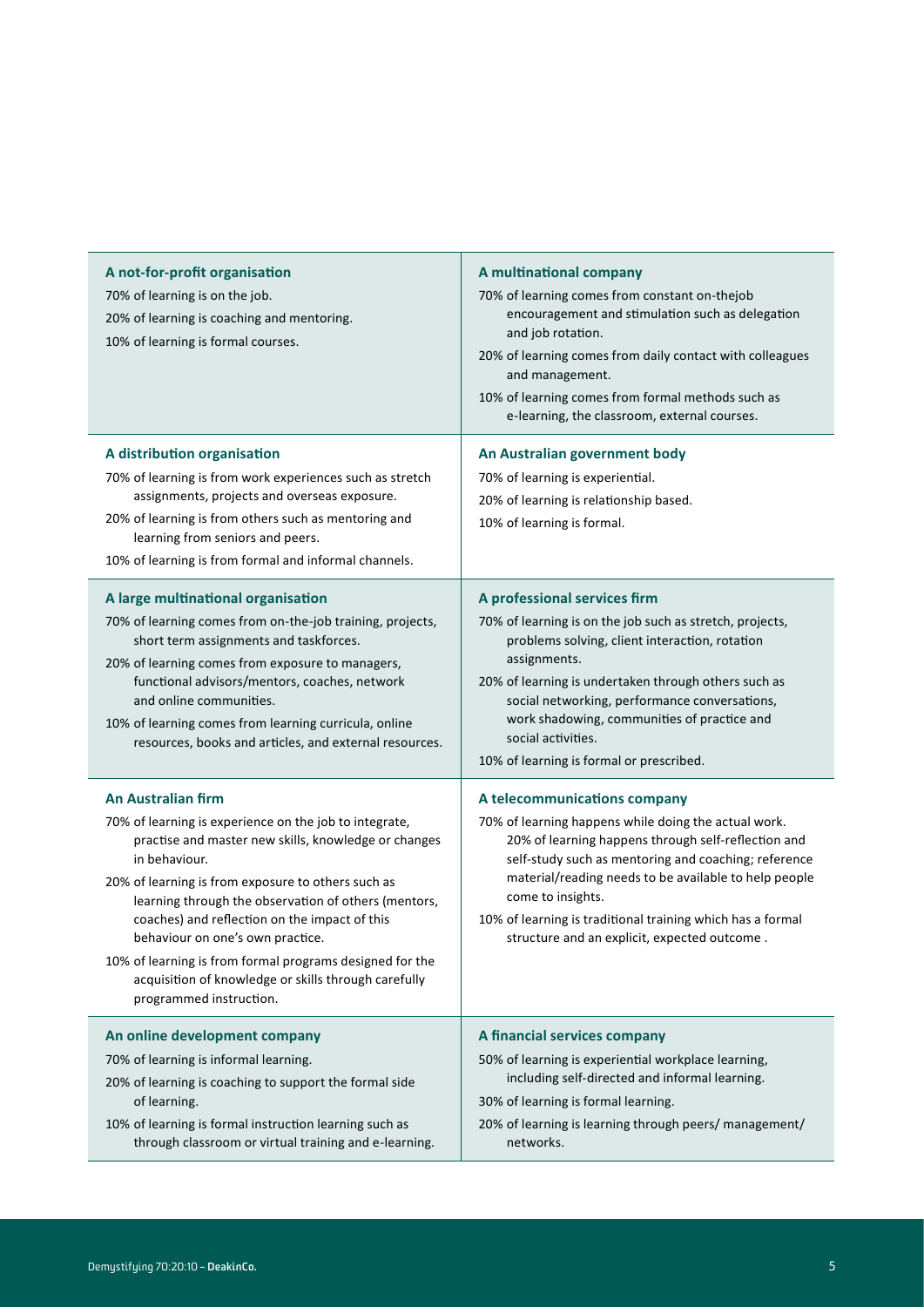# **Using the 70:20:10 model**

The organisations in this study used a range of methods from informal conversations through to formal procedures to apply and embed the 70:20:10 model. There were also varying levels of alignment with performance and talent management processes, learning and development and business strategy. Support and integration of the 70:20:10 model within the organisations ranged from simply rhetoric to mandating its application.

Basic interventions included one company that encourages 70:20:10 to be used as a guide for development conversations when considering how development can occur on the job. The organisation does not apply 70:20:10 beyond this.

More complex applications include a firm using 70:20:10 as the 'guiding metaphor' for all development activities. This firm provides a practical integration method through its competency model which is presented using 70:20:10. The model links what successful individuals do (behavioural statements) with how they can attain success (informal or formal learning). This organisation suggests that 70:20:10 fits well with the traditional apprentice model of legal training where junior employees learn 'at the feet' of experienced lawyers. The 70% is already understood and well integrated in this environment, where masters share 'war stories' with lessexperienced practitioners. An example of this is their rotation model in which graduates rotate through practice groups in their first years on the job, supported by mentoring from senior lawyers and targeted formal programs.

A large international company also provides an example of using 70:20:10 in its graduate training program. The formal component includes completing formal business modules, along with technical programs related to their specific discipline. This is supported by field managers assigned as mentors to assist graduates' ongoing development. A series of job rotations and work projects addresses the on-thejob component and acts as the capstone to draw all the experience and learning together.

One large multinational has used 70:20:10 to create a learning culture by reinforcing that learning can occur every day and not solely at formal training events. This approach has been supported by the HR professionals shifting focus to concentrate on business results and using learning as a means to achieve the required results, rather than the 'old school academic' approach where knowledge and learning were seen as the end result in itself. An example of this is the company's leadership development program in which participants work on real business-impact projects. The program has few measurable learning objectives but is designed to enable participants to experiment with 'theories in practice' through undertaking their everyday work.

A number of organisations have embedded 70:20:10 in their performance development, planning and assessment, and competency evaluation models. One large multinational, for example, uses 70:20:10 to create personal development plans and conduct half-yearly appraisals. For this organisation the 70:20:10 model helps plan performance development targets. By reviewing many possible learning activities, the organisation's 'training mentality' has been challenged and staff awareness that learning can take place outside formal courses has increased.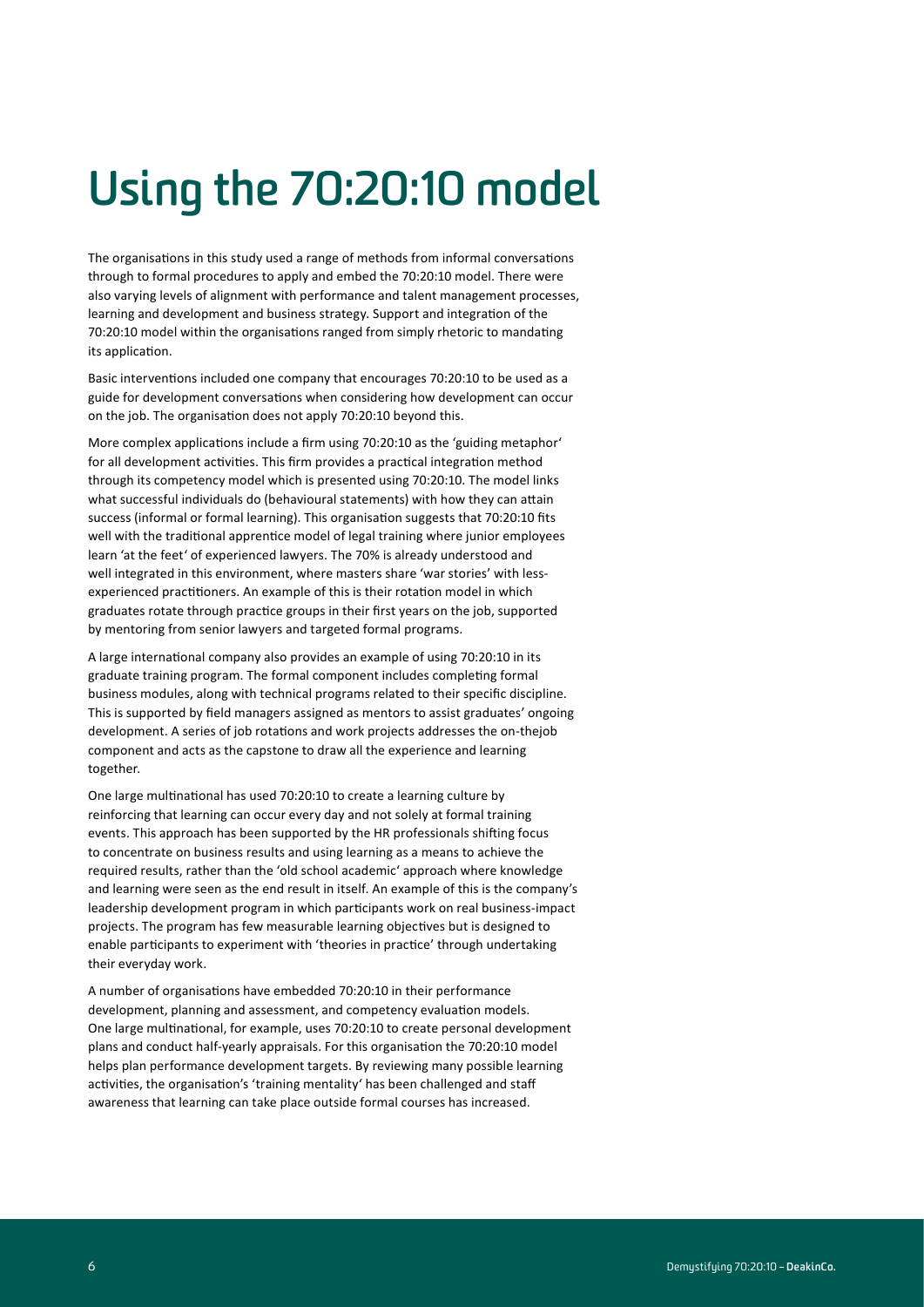The L&D department of another large organisation has aligned 70:20:10 with its competency framework and has created an online system whereby employees self-assess against the competencies. Employees are then provided with a report of their competency gaps and a list of suggested activities to address the gaps aligned with 70:20:10.

One small organisation encourages 70:20:10 conversations by including 70:20:10 in performance management software including examples and suggested activities for each component. This aims to encourage conversations and consideration of activities in each of the 70:20:10 components.

Another company uses the 70:20:10 model as part of its training needs analysis process to help determine whether L&D is in fact the most appropriate action. It uses 70:20:10 to engage with line managers so that all agree on the intervention as well as the outcomes and responsibilities, and to link performance goals and organisational strategy.

Finally, one organisation admitted that the 70:20:10 model was espoused but not applied in any activities within its business.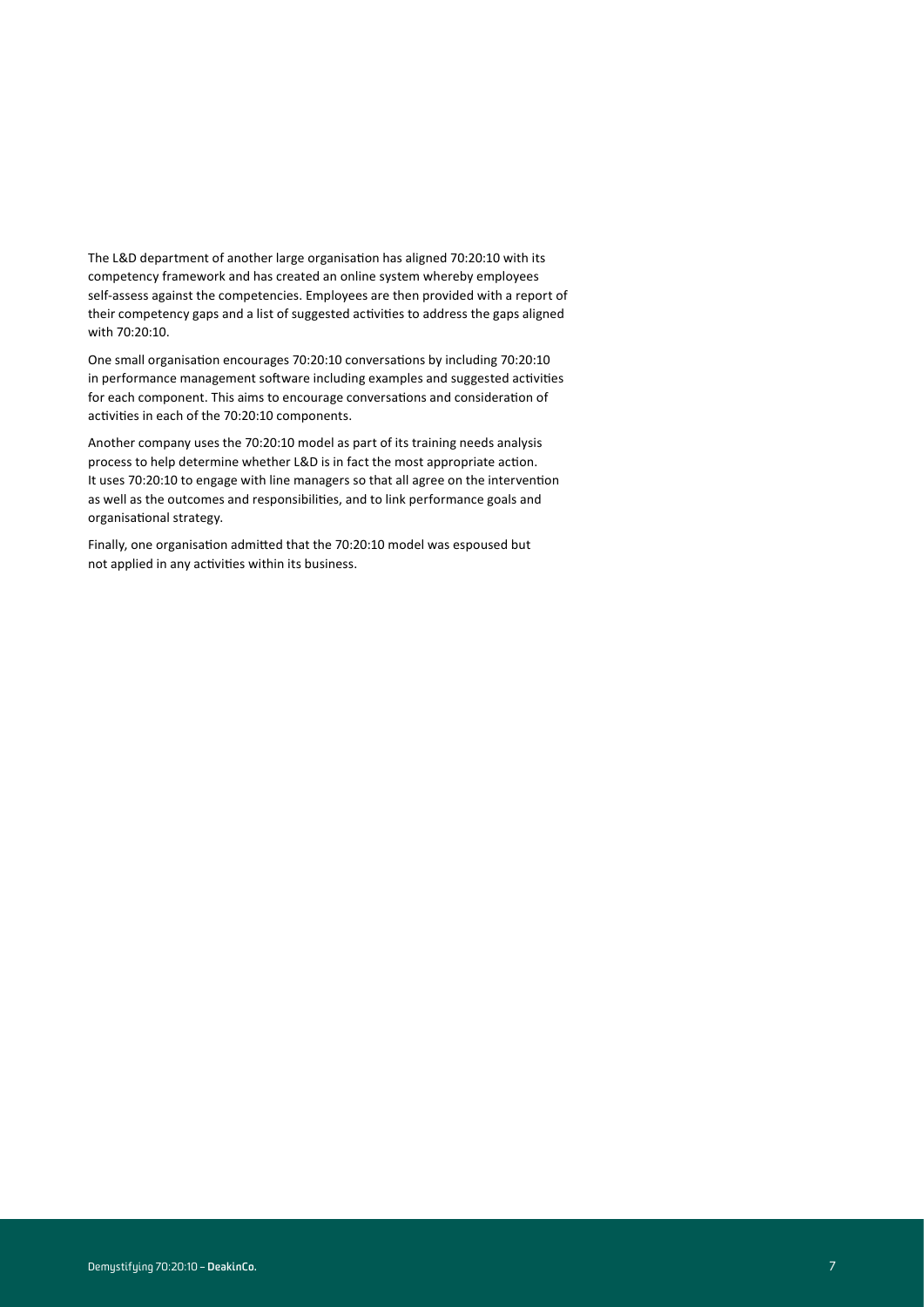### **Benefits and challenges of 70:20:10**

Although the notion of informal learning is not new, most people interviewed agreed that the term 70:20:10 has enabled a greater awareness that significant development also happens outside of a formal learning event. Others mentioned that implementing 70:20:10 has increased staff engagement as they realise that development was happening 'all the time'.

Another benefit identified was the increased involvement of supervisors and managers in the development of their staff. Certainly, it seems that 70:20:10 has provided a common language throughout these organisations.

The challenges related to implementing a 70:20:10 approach to organisational learning were largely focused on gaining buy-in and measuring impact. Several people interviewed stated that facilitating the mind shift that L&D can take place outside the traditional classroom had been challenging. Some organisations advised that they have struggled to help managers understand their role in the development of their people, while more than one organisation experienced resistance from their own HR and L&D teams who found the shift from being solely formal-training focused to be too challenging.

The most common difficulty reported was in measuring the impact of informal learning and the requirement for ROI reporting. Some organisations have attempted this measurement, but it is clear that there is still much to do.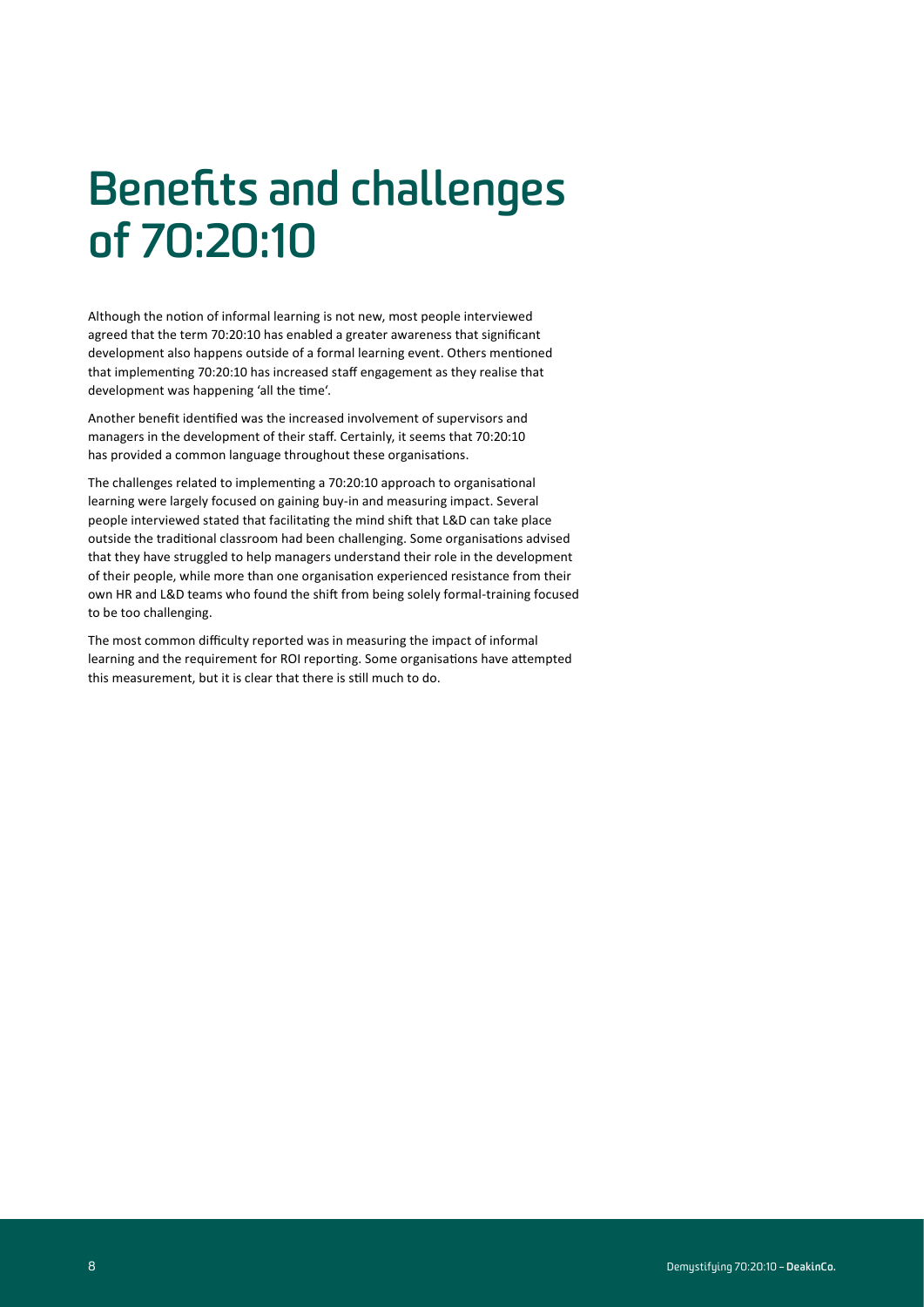# **Advice for effective practice**

The interviews conducted and our own experience of applying a 70:20:10 approach to L&D programs highlight some key considerations for effective practice.

**Customise the approach and determine how 70:20:10 will be integrated**.

The 70:20:10 model is a guide, not a rigid approach. The best fit for each organisation will be determined by considering its objectives, resources and L&D maturity. Establishing the level of 70:20:10 integration into broader business processes will also help determine the best approach to both implementation and ongoing governance.

Integration may range from 70:20:10 being used exclusively in designing L&D activities, to full integration within business activities such as performance management and strategy.

A governance committee including senior leaders from departments other than L&D can champion the use of 70:20:10 and consider how it will be aligned with broader business systems.

And be prepared to revise and review as the model is implemented and used.

**Clarify expectations and create shared understanding**. To build understanding and commitment it is important to help people make a connection with 70:20:10. Clarify what the model is and how it will be used so everyone across the business understands their opportunities and their responsibilities.

- **Senior leaders**—champion the concept across the business and verify alignment with strategy. Senior leaders may be further encouraged to use a 70:20:10 approach when there is evidence of a strong governance structure in place.
- **Managers and broader employees**—understand what 70:20:10 means for them, how they are expected to engage with it, and the support that is available.

If managers are to be held accountable for developing their staff, they need to understand what this will mean for them. Managers may also be expected to take a coaching or mentoring role, or identify and participate in on-the-job experiences. The challenge is to help managers see this as part of – not an addition to – their role.

This may be achieved by educating both managers and their teams about the model through providing support mechanisms such as handouts and coaching, or setting targets such as a date by which managers complete 70:20:10 conversations with their staff.

For both managers and their teams the intention is to consider the value of informal learning and to recognise that they can be developed in many ways in addition to formal courses.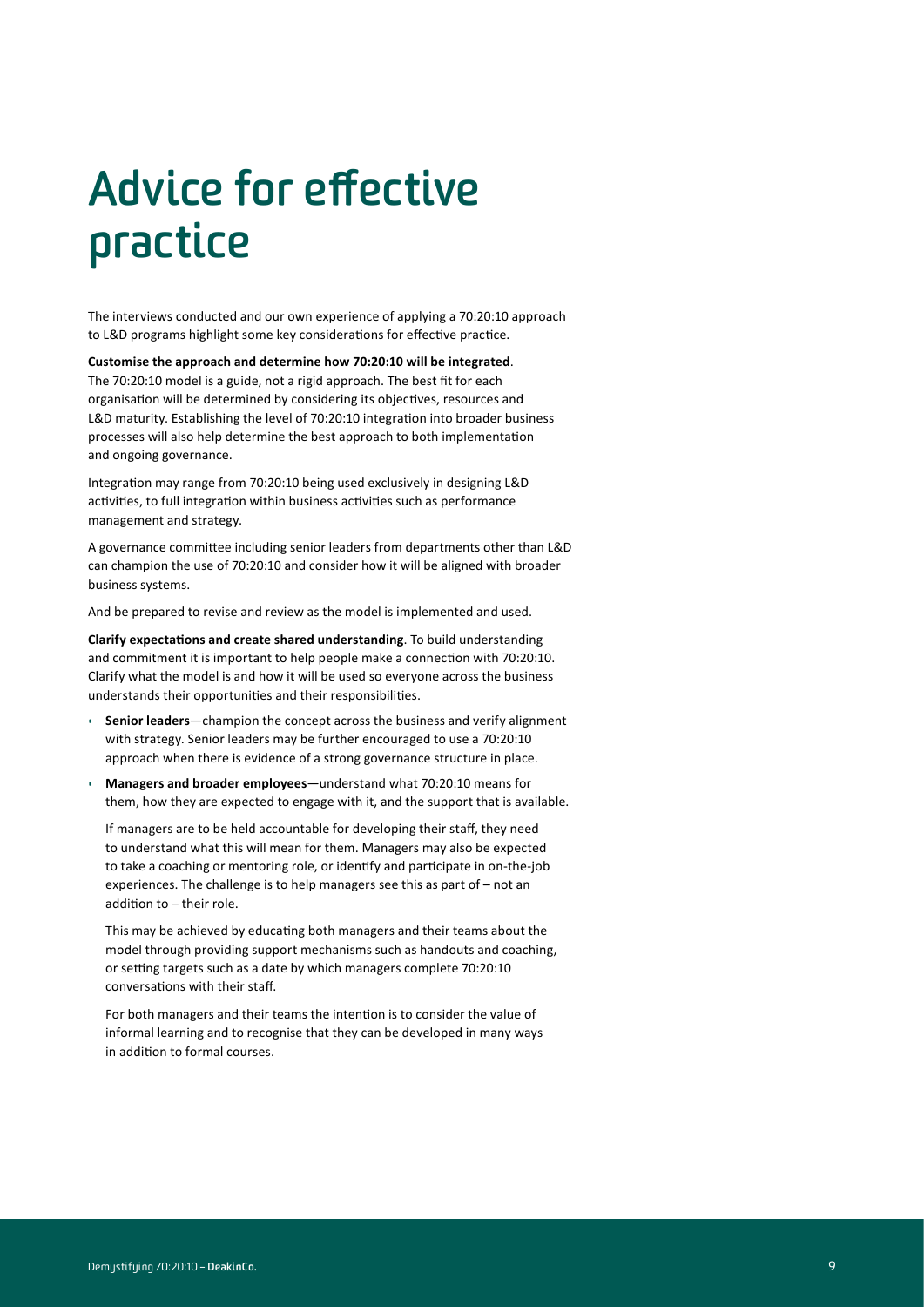• **Learning and Development**—provide the supporting mechanisms and encouragement.

To create shared understanding and support for 70:20:10, L&D practitioners need to help demystify the model. This can include supporting managers to have 70:20:10 conversations with their teams through providing conversation guidelines, worksheets and examples of suggested activities for each of the components.

Providing examples relevant to the organisation that demonstrate the options available is a useful support to help guide conversations. However, these lists ought to allow flexibility so that creative learning is possible.

It is important to remember that implementation of the 70:20:10 model may be a fundamental shift in the role of L&D practitioners. As they move from providing predominantly formal training programs some practitioners may require their own support during the transition.

**Keep communication simple**. Communication to the business about 70:20:10 should be clear, concise and make sense. While educational language may appeal to L&D departments, it risks disengaging stakeholders, so keep language simple, without jargon.

**Be prepared for resistance**. Some people have a strong desire for traditional approaches to L&D and may be uncomfortable with informal or work-based learning, and some L&D professionals may find that it is outside their own comfort zone. Others may need help to understand and have confidence in the 70:20:10 model, while some may never be prepared to change their approach.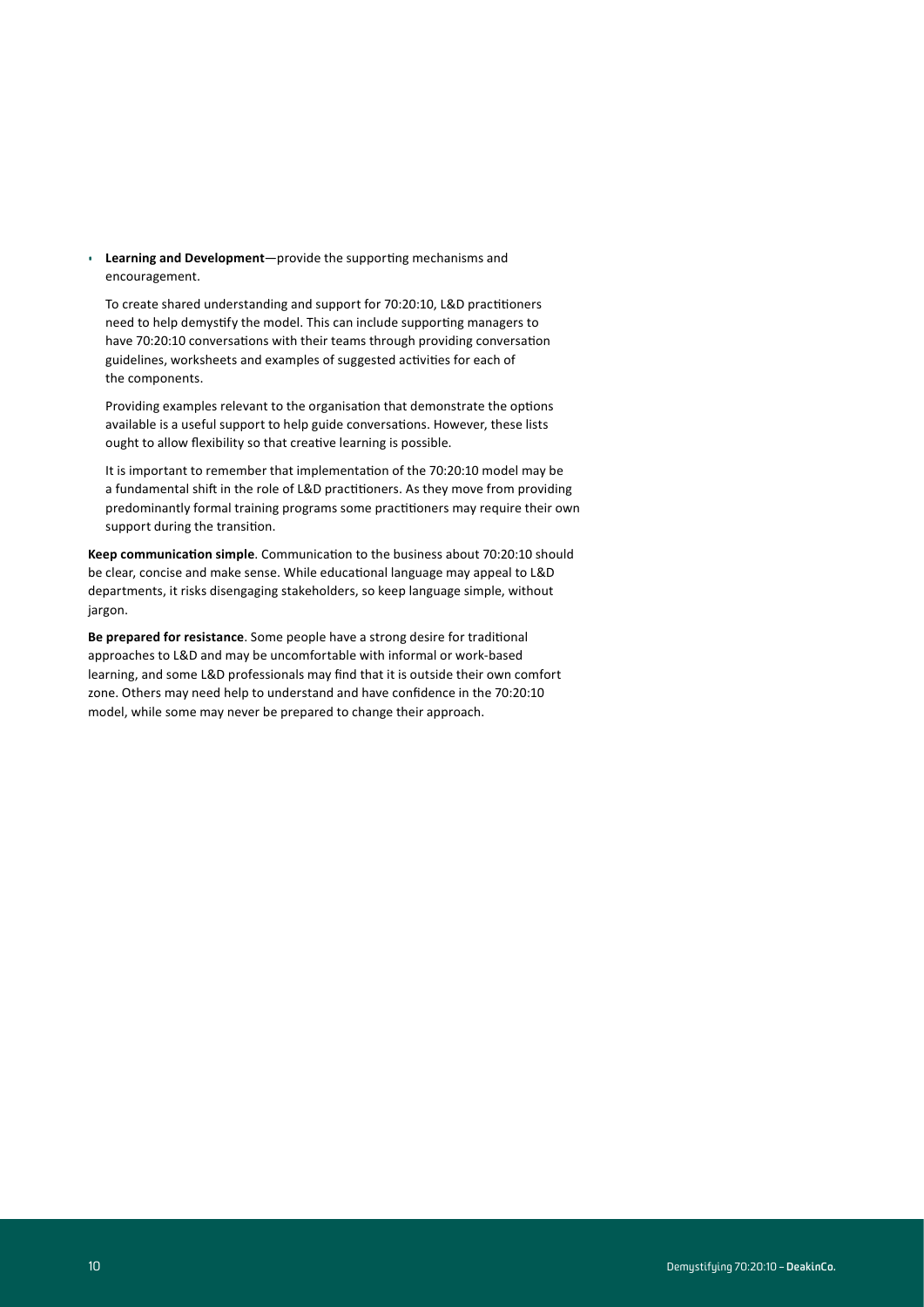# **Contributors**

We would like to gratefully acknowledge the following contributors:

- Adecco Group
- Barwon Water
- Boston Scientific
- Cadbury
- The Caterpillar Institute Vic Tas
- Ceva Logistics
- CGU
- Charles Jennings
- CrossKnowledge
- DeakinCo.
- Department of Planning and Community Development, Victoria Government
- Emirates
- Freehills
- Irish Life & Permanent Group
- Learning Guide Solutions
- Maersk (Denmark)
- Maersk Oil
- Nokia
- Nokia Siemens Network
- Origin Energy
- Parsons Brinkerhoff
- Seek
- Zoos Victoria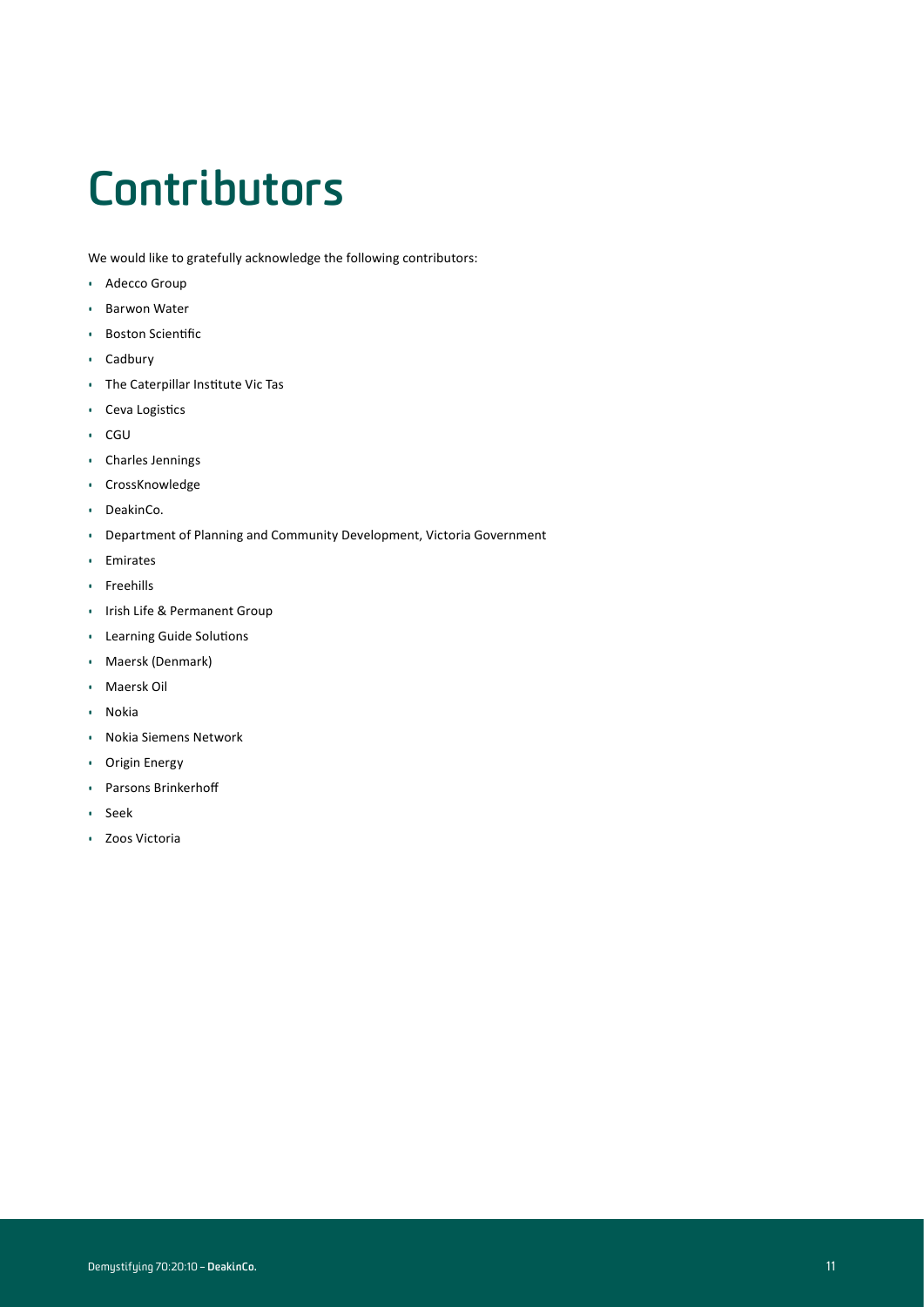# **References**

Connor, M. L. (2004), 'Informal learning: Developing a value for discovery', in *Leading Organizational Learning*, eds Ogg, S., Morgan, H. & Goldsmith, M., Jossey-Bass, March, San Francisco.

Cross, J. (2007), *Informal Learning: Rediscovering the Natural Pathways that Inspire Innovation and Performance*. Wiley & Sons, San Francisco.

Jennings, C. (2008), 'The point-of-need: Where effective learning really matters', Advance: Saffron Interactive, London.

Lindsey, E. H., Homes, V. & McCall, M. W. (1987), *Key Events in Executives' Lives*, Center for Creative Leadership, Greensboro, North Carolina.

Loewenstein, M. A. & Spletzer, J. R. (1998), 'Informal training: A review of existing data and some new evidence', National Longitudinal Surveys Discussion Paper, US Department of Labor, Bureau of Labor Statistics, Washington, DC.

McCall, M. W. (2010), 'Peeling the onion: Getting inside experience-based leadership development', *Industrial & Organizational Psychology*, vol. 3, issue 1, pp. 61-68.

Tough, A. (1968), *Why Adults Learn: A Study of the Major Reasons for Beginning and Continuing a Learning Project*, Ontario Institute for Studies in Education, Toronto.

Tough, A. (1979), *The Adult's Learning Projects*, Research in Education Series, no. 1, Ontario Institute for Studies in Education, Toronto.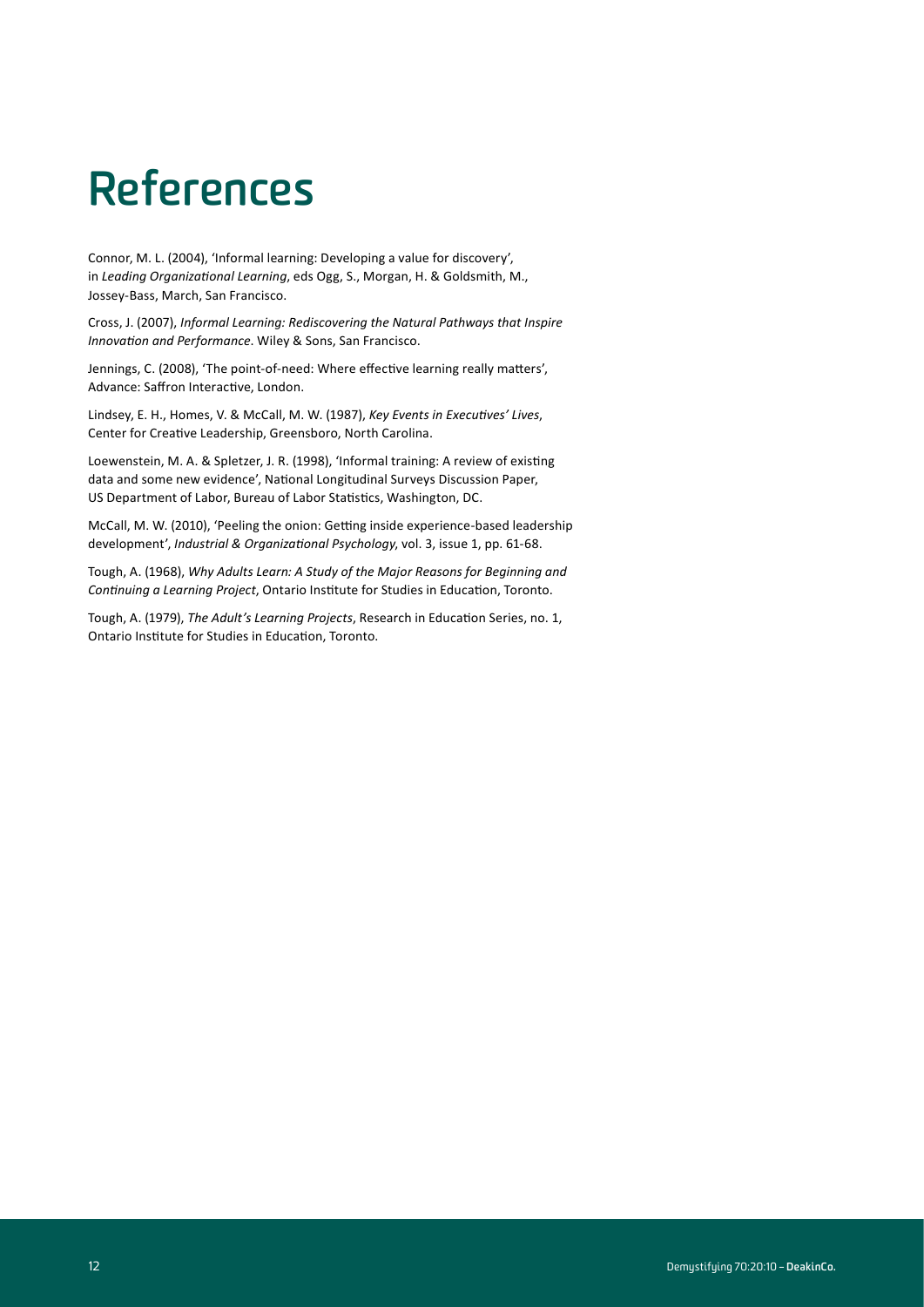#### **Notes**

| $\sim$ |  |  |
|--------|--|--|
|        |  |  |
|        |  |  |
|        |  |  |
|        |  |  |
|        |  |  |